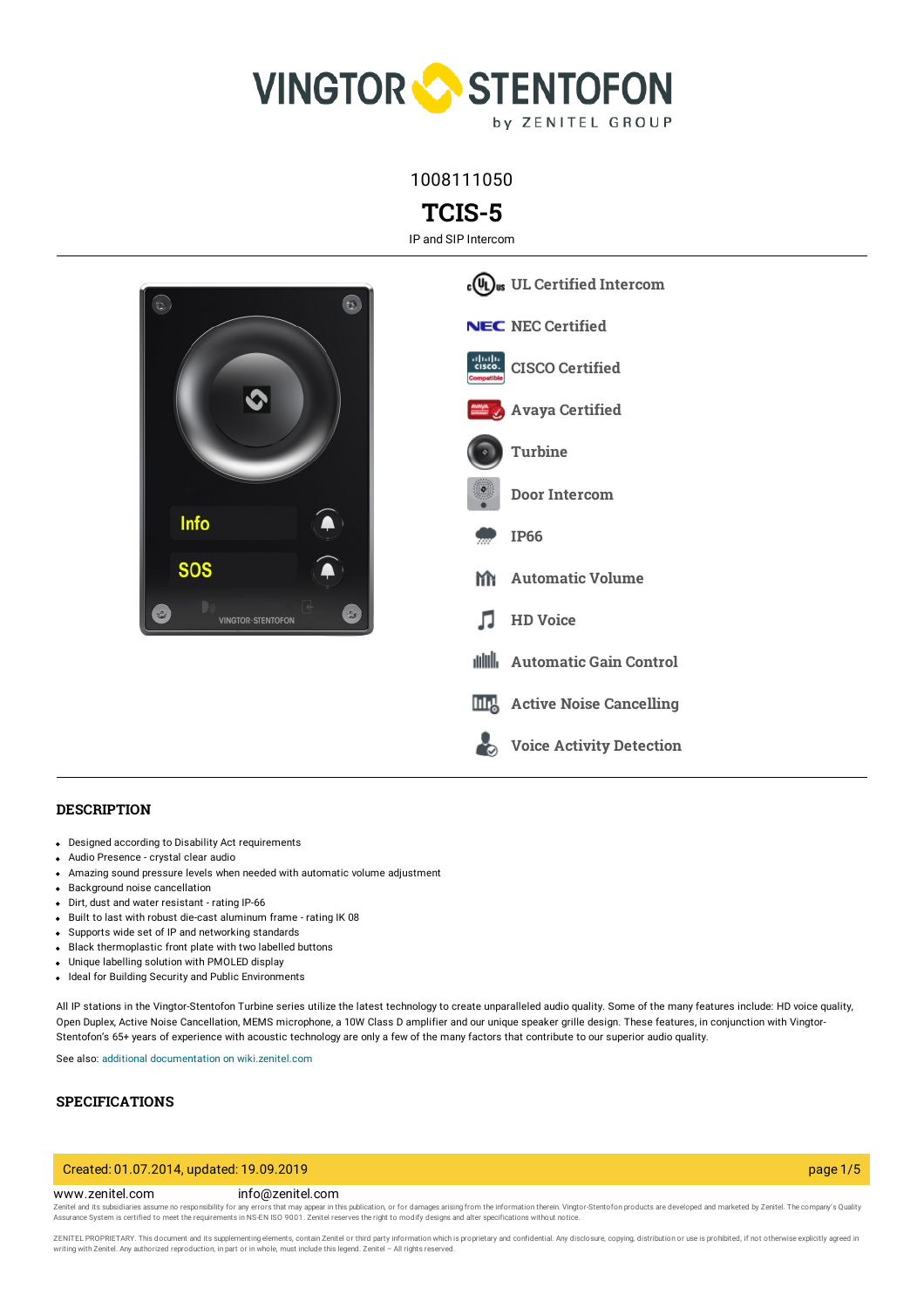#### **AUDIO**

| Audio quality - percentage articulation loss of consonants<br>(Alcons) - at 70 dB                | $< 5\%$ *                                                 |
|--------------------------------------------------------------------------------------------------|-----------------------------------------------------------|
| Audio quality - total harmonic distortion + noise, without<br>noise reduction (THD+N) - at 70 dB | $< 2\%$ *                                                 |
| SPL rated power at 1m in open duplex                                                             | 95 dB*                                                    |
| SPL rated power at 1m in half duplex                                                             | 105 dB*                                                   |
| SPL rated power at 1m in program distribution and<br>announcement                                | 105 dB*                                                   |
| Noise cancelling - suppression of musical noise                                                  | <b>YES</b>                                                |
| Noise cancelling - suppression of static noise                                                   | <b>YES</b>                                                |
| Noise cancelling - suppression of rapidly changing noise                                         | <b>YES</b>                                                |
| Codecs                                                                                           | G.711, G.722, G.729                                       |
| Frequency range, G.722 Codec                                                                     | $200$ Hz $- 7000$ Hz                                      |
| Audio technology                                                                                 | Modes: Full open duplex, switched open duplex             |
|                                                                                                  | Adaptive jitter filter                                    |
|                                                                                                  | <b>Custom Ringing Tone</b>                                |
|                                                                                                  | Audio Mixing - Conversation and Group Call                |
|                                                                                                  | Sound Level Detection / scream alarm (only in AlphaCom)   |
|                                                                                                  | Automatic gain control (microphone)                       |
| Internal speaker amplifier                                                                       | 10 W class D                                              |
| Microphone technology                                                                            | Digital MEMS, omnidirectional microphone                  |
| Automatic Volume Control (AVC)                                                                   | Undistorted and clear audio                               |
| Acoustic Echo Cancellation (AEC)                                                                 | Prevents audio feedback even at high volumes (95dB)       |
| 10W Speaker                                                                                      | Matches 10W amp for distortion-free broadcast level sound |
|                                                                                                  | * Tested with Audio Precision SYS 2722 equipment          |
| <b>HARDWARE</b>                                                                                  |                                                           |
| Ethernet connector                                                                               | 1 x RJ 45                                                 |
| All other connectors                                                                             | Tool less, spring loaded, vibration proof terminals       |
| General inputs and outputs                                                                       | 6 (configurable)                                          |
| Outputs                                                                                          | 12mA as LED drivers                                       |
| Change-over relay (NO+NC+COM)                                                                    | Max: 250VAC/220VDC, 2A, 60W                               |
| Power options                                                                                    | PoE and or external power supply                          |
| PoE (power over Ethernet)                                                                        | IEEE 802.3af standard, Class 0 (0.44W to 12.95 W)         |
| External power supply                                                                            | 24 VDC (16 - 48 V)                                        |
| Power consumtion                                                                                 | Idle 1.8W, max 12W (depending on volume)                  |
| Audio Line out / Induction loop signal                                                           | 600 Ohm                                                   |
| Button backlight                                                                                 | LED                                                       |
| Call indication                                                                                  | Icons/colors for hearing impaired                         |
| Door open indication                                                                             | Icons/colors for hearing impaired                         |
| Display technology                                                                               | PMOLED                                                    |
| Display contrast                                                                                 | 20000:1                                                   |
| Viewing angle                                                                                    | 160 deg                                                   |
| Display brightness                                                                               | 120 cd/m2                                                 |
| Display lifetime                                                                                 | 100 000 hours (11.5 years)                                |
| <b>CONSTRUCTION</b>                                                                              |                                                           |
| Dimensions (HxWxD)                                                                               | 180 x 120 x 73 mm / 7.1" x 4.7" x 2.9"                    |
| Dimensions after flush mount                                                                     | 180 x 120 x 24 mm / 7.1" x 4.7" x 0.9"                    |
| Dimensions with on wall box                                                                      | 180 x 120 x 86 mm / 7.1" x 4.7" x 3.4"                    |
| Weight                                                                                           | $0.8$ kg / 1.8 lbs                                        |
| Faceplate material                                                                               | 3 mm / 0.12" PMMA, colour printed on back side            |
| Base / frame material                                                                            | 3 mm / 0.12" Aluminum alloy - A413.0, AlSi12Fe, painted   |
|                                                                                                  |                                                           |

# Created: 01.07.2014, updated: 19.09.2019 page 2/5

### www.zenitel.com info@zenitel.com

Zenitel and its subsidiaries assume no responsibility for any errors that may appear in this publication, or for damages arising from the information therein. Vingtor-Stentofon products are developed and marketed by Zenite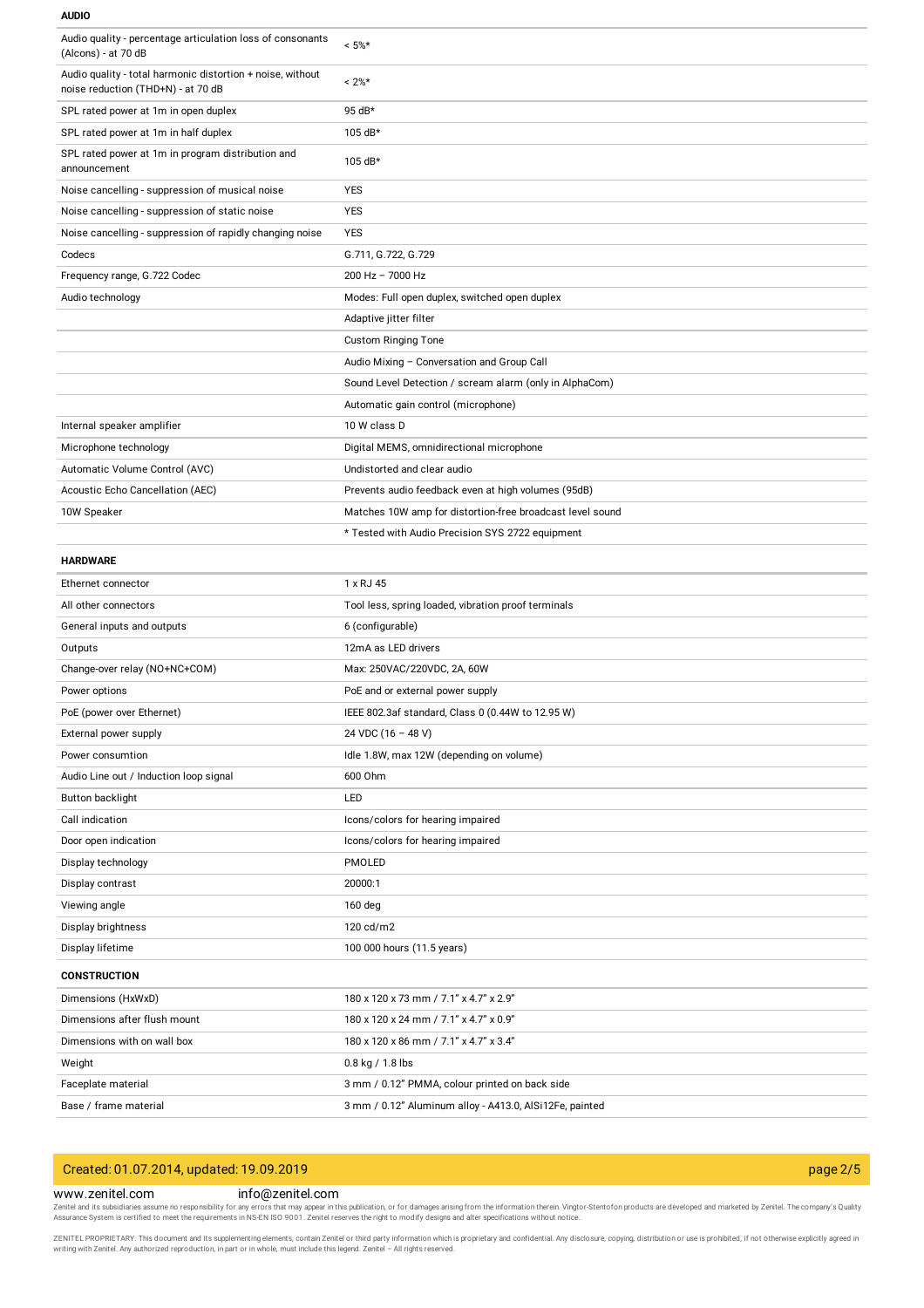#### **CONSTRUCTION**

| Electronics cover material                          | Polycarbonate (translucent)                                                                                                                                                                                                                                                  |
|-----------------------------------------------------|------------------------------------------------------------------------------------------------------------------------------------------------------------------------------------------------------------------------------------------------------------------------------|
| Gasket material                                     | Silicone rubber                                                                                                                                                                                                                                                              |
| Fastening bracket material                          | <b>SECC Steel</b>                                                                                                                                                                                                                                                            |
| <b>Button material</b>                              | 3 mm / 0.12" Polycarbonate (transparent)                                                                                                                                                                                                                                     |
| Button travel length                                | $1.25$ mm                                                                                                                                                                                                                                                                    |
| Button activation force                             | 350 gf                                                                                                                                                                                                                                                                       |
| Button push-cycles before failure                   | 300 000                                                                                                                                                                                                                                                                      |
| Anechoic Design                                     | Open flow anechoic design eliminates "standing waves"                                                                                                                                                                                                                        |
| Loudspeaker poke protection, large diameter object  | 3D cast aluminum speaker grille                                                                                                                                                                                                                                              |
| Loudspeaker poke protection, small diameter objects | Stainless steel mesh, acoustically transparent                                                                                                                                                                                                                               |
| <b>NETWORKING AND PROTOCOLS</b>                     |                                                                                                                                                                                                                                                                              |
| Protocols                                           | IPv4 (with DiffServ), SIP, TCP, UDP, HTTPS, TFTP, RTP, SRTP, DHCP, SNMP, Vingtor-Stentofon CCoIP®, NTP                                                                                                                                                                       |
| <b>LAN</b> protocols                                | Power over Ethernet (IEEE 802.3 a-f) Network Access Control (IEEE 802.1x) STP (IEEE 802.1d)                                                                                                                                                                                  |
| Management and operation                            | HTTP/HTTPS (Web configuration) DHCP and static IP. Remote automatic software upgrade. Centralized<br>monitoring.                                                                                                                                                             |
| Advanced supervision functions                      | E.g. network test, tone test, status reports                                                                                                                                                                                                                                 |
| SIP support                                         | RFC 3261 (SIP base standard) RFC 3515 (SIP refer) RFC 2976 (SIP info), SIP using TLS, RFC 5630 SIPS URI<br>scheme                                                                                                                                                            |
| <b>DTMF</b> support                                 |                                                                                                                                                                                                                                                                              |
|                                                     | RFC 2833, 2976 (SIP info)                                                                                                                                                                                                                                                    |
| <b>ENVIRONMENT AND COMPLIANCES</b>                  |                                                                                                                                                                                                                                                                              |
| IP rating                                           | IP-66, tested according to EN 60529 (applies when mounted in TA-1 back box)                                                                                                                                                                                                  |
| IK rating                                           | IK 08, tested according to EN 62262                                                                                                                                                                                                                                          |
| Operating temperature range                         | -40° to 70° C                                                                                                                                                                                                                                                                |
| Storage temperature range                           | -40° to 70° C                                                                                                                                                                                                                                                                |
| Realtive humidity                                   | < 95% not condensing                                                                                                                                                                                                                                                         |
| Corrosion                                           | Salty mist, tested according to EN60945                                                                                                                                                                                                                                      |
| Vibration                                           | Tested according to EN60945                                                                                                                                                                                                                                                  |
| UV-resistant                                        | <b>YES</b>                                                                                                                                                                                                                                                                   |
| <b>EMC</b>                                          | CE and FCC Part 15 EN 50121-3-2 Railway application EN 50121-4 Railway application UN Regulation 10, revision<br>4 + Corr.1 + Amend.1                                                                                                                                        |
| Compliances                                         | IEC/EN 60945 Marine Equipment IEC/EN61000-6-1 and IEC/EN61000-6-3 (light industry) IEC/EN 50155 Railway<br>Application *IEC/EN 50486 Equipment for use in audio video door-entry systems * With additional conformal<br>coating Requires use of EN 50155 approved PoE switch |
| Certificates                                        | UL 60950-1, cUL 60950-1, CB to IEC 60950-1                                                                                                                                                                                                                                   |
| <b>OTHER SPECIFICATIONS</b>                         |                                                                                                                                                                                                                                                                              |
| IP adress information                               | Speaks IP address after system boot                                                                                                                                                                                                                                          |
| <b>Button lifetime</b>                              | > 1000 000 cycles                                                                                                                                                                                                                                                            |

# Created: 01.07.2014, updated: 19.09.2019 page 3/5

### www.zenitel.com info@zenitel.com

Zenitel and its subsidiaries assume no responsibility for any errors that may appear in this publication, or for damages arising from the information therein. Vingtor-Stentofon products are developed and marketed by Zenite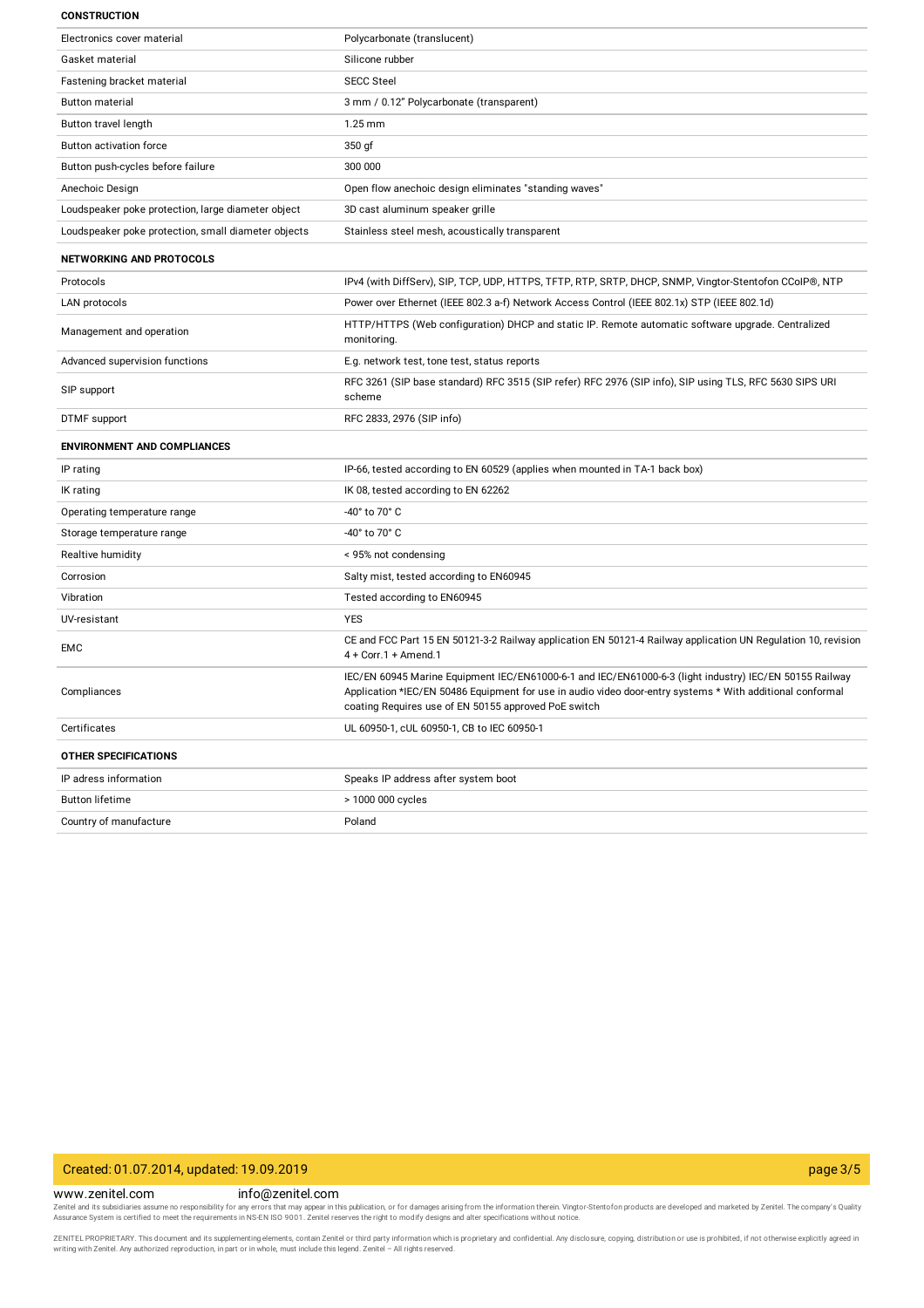# **TECHNICAL DIMENSIONS**



# **ACCESSORIES**











**[TA-1](https://www.zenitel.com/product/ta-1)** Item number: 1008140010



**[TA-5](https://www.zenitel.com/product/ta-5)** Item number: 1008140050

**TURBINE [ADAPTER](https://www.zenitel.com/product/turbine-adapter-plate) PLATE** Item number: 1072160000

**[TA-18](https://www.zenitel.com/product/ta-18)** Item number: 1008140180



**[TA-14](https://www.zenitel.com/product/ta-14)** Item number: 1008140140

**USED WITH**

1023122061 **[ENA2060-DC1](https://www.zenitel.com/product/ena2060-dc1)**

# Created: 01.07.2014, updated: 19.09.2019 page 4/5

#### www.zenitel.com info@zenitel.com

Zenitel and its subsidiaries assume no responsibility for any errors that may appear in this publication, or for damages arising from the information therein. Vingtor-Stentofon products are developed and marketed by Zenite